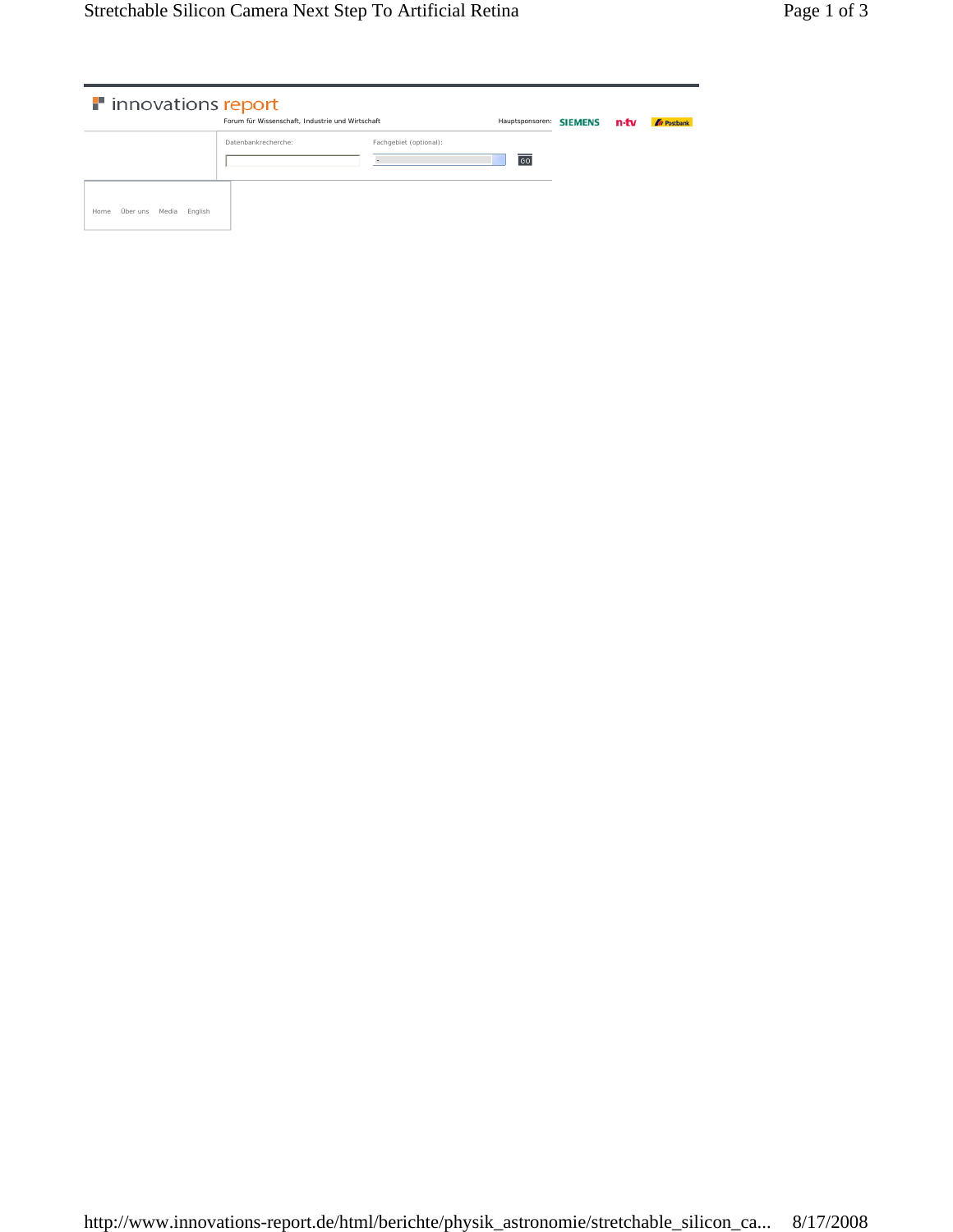छा



http://www.innovations-report.de/html/berichte/physik\_astronomie/stretchable\_silicon\_ca... 8/17/2008

chrichten

eine Idee

von heute

r

find and

chrichten